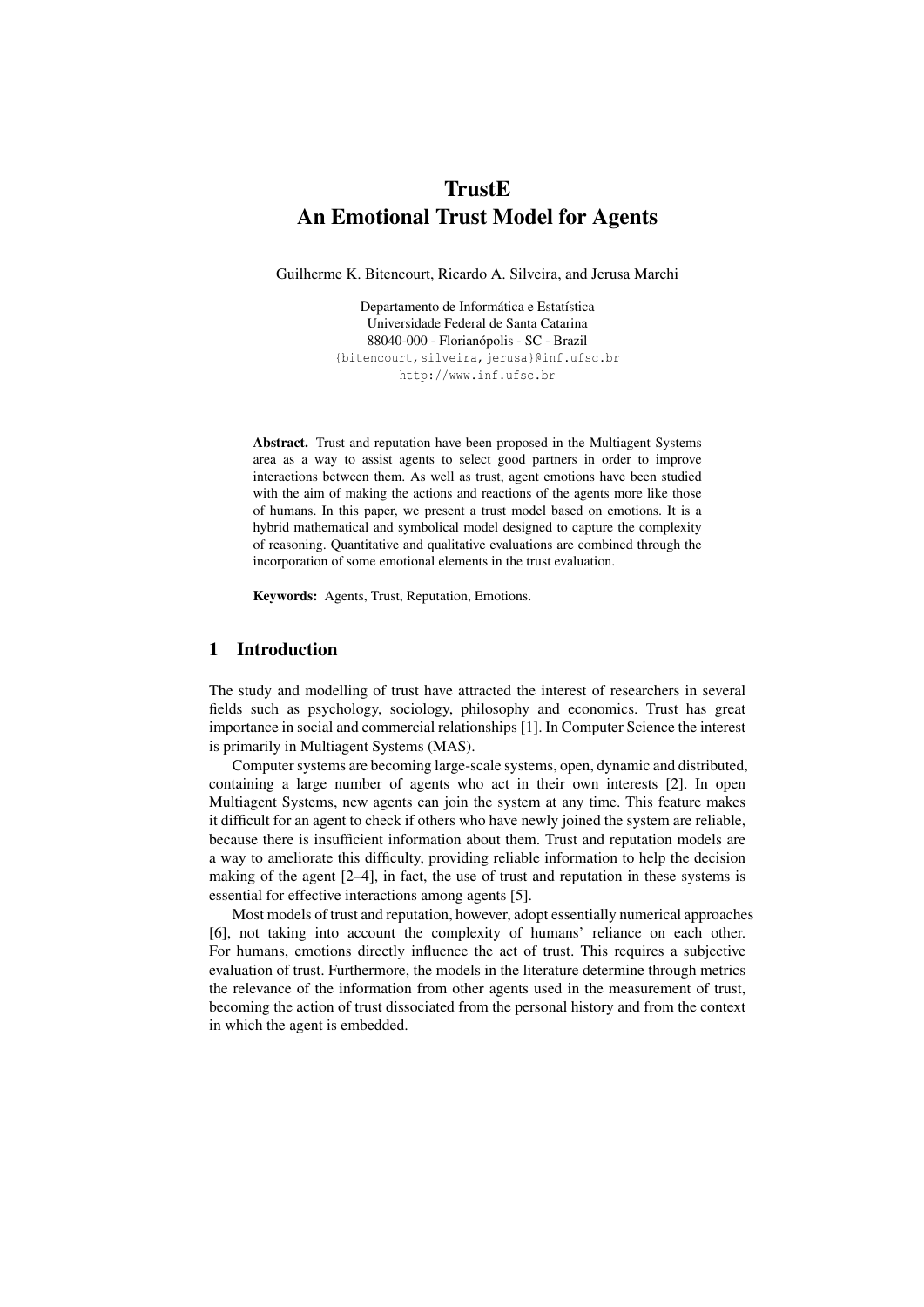In this paper, we propose a trust model, named TrustE, which uses information of symbolic nature directly related to the context in which the agent is embedded. Such information induces sensations or emotions that allow the agent to associate qualitative or subjective evaluations to the quantitative or rational evaluations, depending on the result of introspection on situations experienced by the agent.

The paper is organised as follows. Section 2 introduces trust and reputation models in the context of agents. Section 3 introduces the concept of emotions in agents and some models of emotions in agents. The proposed model is presented in Section 4. Section 5 concludes the paper.

## 2 Trust Models for Agents

There are several trust and reputation models proposed in the literature [6]. Among them we can cite the Marsh's model [7], which considers only the trust dimension, the Spora model [8], which considers only the reputation dimension.

Despite of the definition of trust and reputation remain unclear, some of them blend the two approaches: the Regret model [3], the Referral Network [9] and the Travos models [2] take into account both trust and reputation, combining these values to get degree of trustness. Finally we cite the Fire model, which introduces two additional concepts: role-based trust and certified reputation [5].

From these models, Regret was chosen as the base for the TrustE model (as presented in Section 2), once it possesses some characteristics that allow us to easily incorporate symbolic evaluation in the form of emotions. In the sequence we present the Regret model.

#### 2.1 Regret

In this model, reputation is seen as the opinion or view of an agent about something, being formed and updated over time through interactions with other agents in the system. Interactions consequently provide *impressions* that are recorded by the agents and reflect how they evaluate their experiences with others. Reputation in this sense is more subjective, once each agent possesses a different opinion of the others [3].

The outcome  $o<sub>b</sub>$  of an interaction related to a business transaction between two agents *a* and *b*, from the viewpoint of the agent buyer *b*, could be:

$$
o_b = (DeliveryDate =_c 10/02 \land Price =_c 2000 \land
$$
  
Quality =\_c A \land DeliveryDate = 15/02 \land  
Price = 2000 \land Quality = C)

In this example, the variables with the subscript *c* represent the initial agreement, i.e, the contract between the two agents. Thus agent *b* expected a good quality product (A) but received a poor quality product (C), and received it five days late.

The model uses the term Individual Reputation (IR) to represent the direct trust between two agents, and Social Reputation (SR) to represent the reputation itself. The decentralised approach implemented by this model allows each agent to calculate the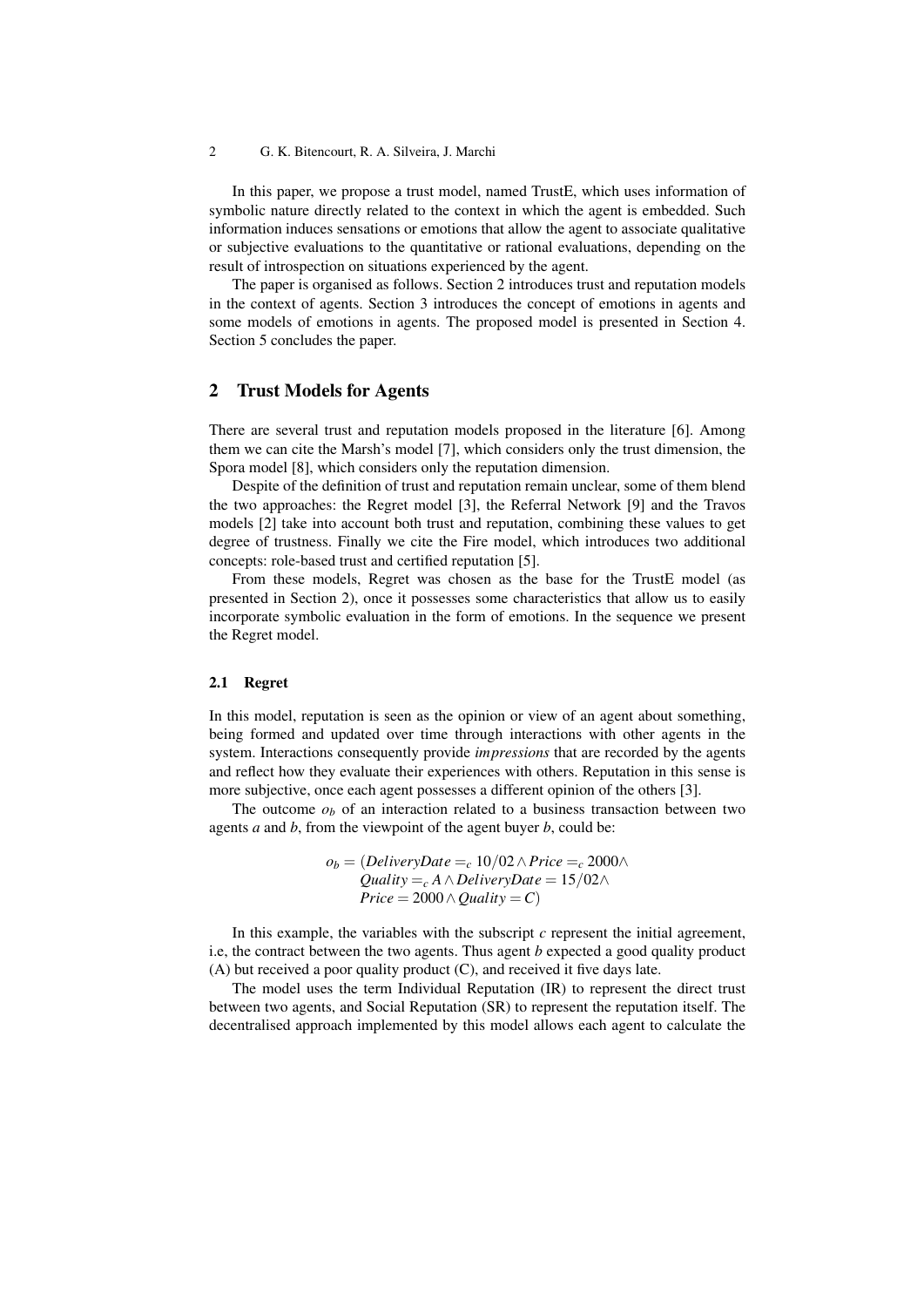IR and SR from another agents, and to use both IR and SR, or just one of them to arrive at a final result.

Social Reputation takes into account three sources of information: (i) the interaction of the agent *a* (trustor) with members of the group to which agent *b* (trustee) belongs, expressed by  $R_{a\to B}(\varphi)$ , as presented in equation 1; (ii) what the members of group *A* (the group of the agent *a*) think about agent *b*, denoted by  $R_{A\rightarrow b}(\varphi)$ , as presented in equation 2; and (iii) what the members of group *A* think about the other group *B*, denoted by  $R_{A\rightarrow B}(\varphi)$ , as presented in equation 3.

$$
R_{a \to B}(\varphi) = \sum_{b_i \in B} \omega^{ab_i} . R_{a \to b_i}(\varphi)
$$
 (1)

$$
R_{A\to b}(\varphi) = \sum_{a_i \in A} \omega^{a_i b} . R_{a_i \to b}(\varphi)
$$
 (2)

$$
R_{A\to B}(\varphi) = \sum_{a_i \in A} \omega^{a_i B} . R_{a_i \to B}(\varphi)
$$
 (3)

where φ is the item from the outcome under consideration. These three values are combined with the agent's IR, denoted by  $R_{a\rightarrow b}(\varphi)$ , to calculate the final value of trust, represented by,  $SR_{a\rightarrow b}(\varphi)$  as presented in equation 4.

$$
SR_{a\to b}(\varphi) = \xi_{ab}.R_{a\to b}(\varphi) + \xi_{aB}.R_{a\to B}(\varphi) + \n\xi_{Ab}.R_{A\to b}(\varphi) + \xi_{AB}.R_{A\to B}(\varphi)
$$
\n(4)

where  $\xi_{ab} + \xi_{ab} + \xi_{Ab} + \xi_{AB} = 1$ , representing the importance of each information's source to the trustor agent. These values are application dependent, i.e., they are chosen during the project of the system.

That characteristic allow us to incorporate the results of some symbolic evaluation, i.e. emotions. In this sense, we proposed that those values can be determined by the internal state of the agent, simulating an emotional state. Next section presents concepts of emotions of agents, which together with the Regret model, form the basis for the proposed *TrustE* model.

### 3 Emotions

The study of emotions is part of various disciplines like Psychology, Economics, Cognitive Neuroscience, and, in recent years, research on Artificial Intelligence and Computer Science. This study aims to establish systems for emotional interaction, such as robots with emotional behaviour and virtual agents for entertainment [10]. Nowadays more and more artificial agents integrate emotional skills to achieve expressiveness, adaptability and credibility [11]. In psychological studies, the emotions that influence the deliberation and practical reasoning of an agent are considered as heuristics to prevent excessive deliberation [12].

The following section describes the OCC emotions model [13]. This model is widely used by Artificial Intelligence researchers who are developing systems for reasoning about emotions or that incorporate emotions in artificial agents [11, 14].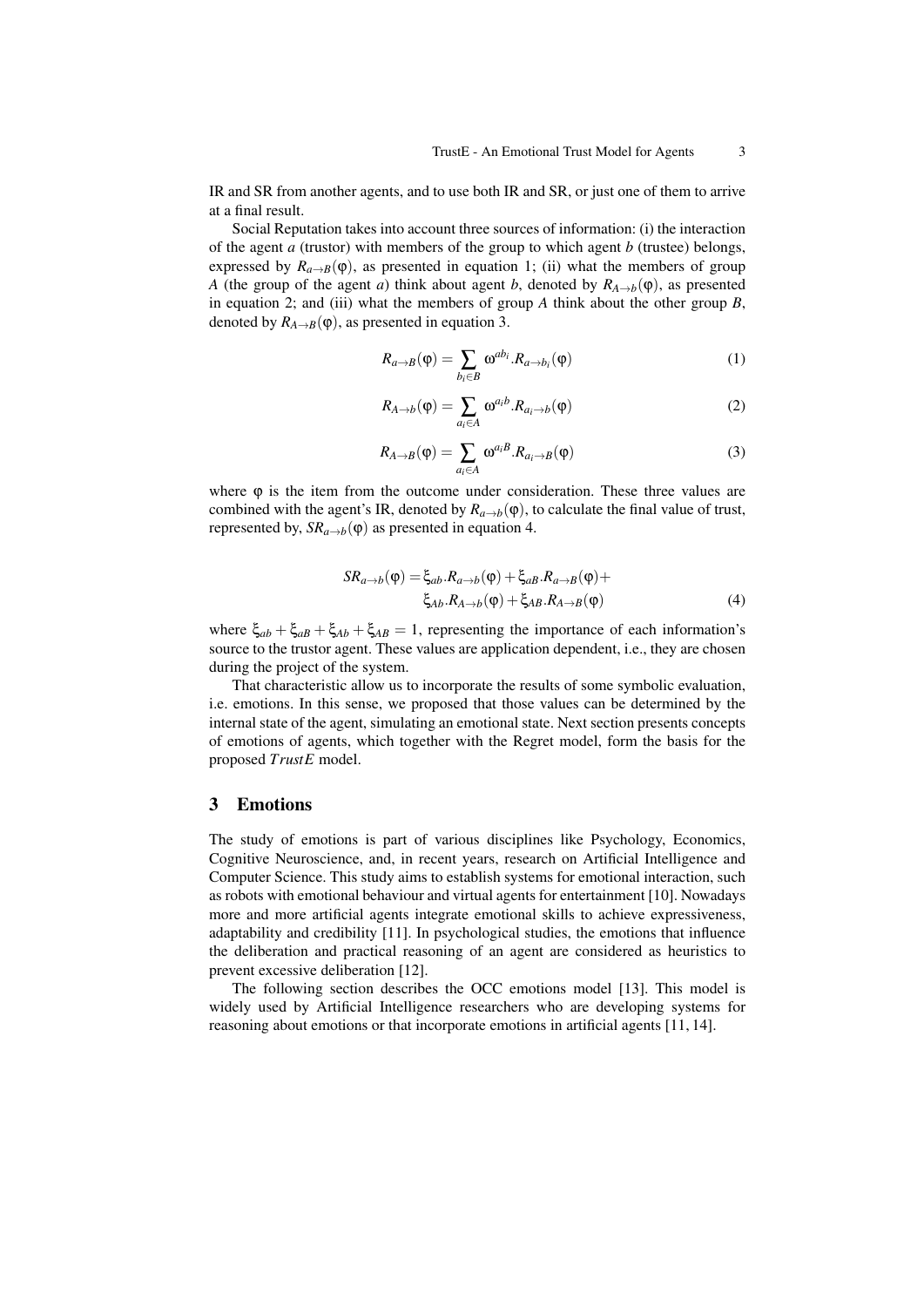### 3.1 OCC Model

The psychological model of emotions proposed by Ortony, Clore and Collins (OCC) [13], classifies 22 types of emotions, both positive and negative. The quantitative aspects of emotions are described in terms of *potentials*, *thresholds* and *intensities*. For each of 22 emotions, the model provides a list of variables that affect the intensity of the emotion and if the condition which causes the emotion is guaranteed.

The OCC hierarchical model has three branches, each representing an evaluation of a different type of stimulus for certain actions and an evaluation of a determined variable. These branches are subdivided into groups of emotions caused by similar conditions, and are classified as:

- Event-based emotions (e.g. joy, pity)
- Agent-based emotions (e.g. pride, shame)
- Emotions Based on Aspects of Objects (e.g. love, hate).

The three branches of the model are described below. We pay greater attention to event-based emotions and agent-based emotions since they are essential in modelling emotions in agents and are strongly related to events and the agents' own actions. Object-based emotions are only mentioned in brief, since they are not as significant as other two types of emotions [11].

#### 3.2 Event-based emotions

The emotions in this branch are induced from the evaluation of an event with respect to the agent's goals. The *desirability* of the event occurring or not is the main variable of intensity of this kind of emotion. The agent will only want events to occur if they assist with its goals. Thus, if the event occurring is desirable for the agent it will feel positive emotions; otherwise it will feel negative emotions. This branch is subdivided into:

- Well-being emotions triggered according to the desirability of the agent itself, that is, it is a feeling that only depends on the desire for a certain event to occur. Example: The agent felt joy about winning money.
- Prospect-based emotions focused on the desirability of the agent itself in an expected event (uncertain) that could happen. This type of emotion uses a local variable of intensity- *likelihood* - which represents the probability of the event happening. Example: The agent hopes to make money.
- Fortunes-of-others emotions derive from the supposed desire for another agent. These emotions utilise three local variables of intensity: *desirability for others*, *merit* and *liking*. The *desirability for others* is the evaluation of the desirability of the event to the other, *merit* represents how much agent *a* believes that agent *b* deserves what happened and *liking* represents the attitude of agent *a* relative to agent *b*. Example: Agent *a* became resentful because the agent *b* had lost its money.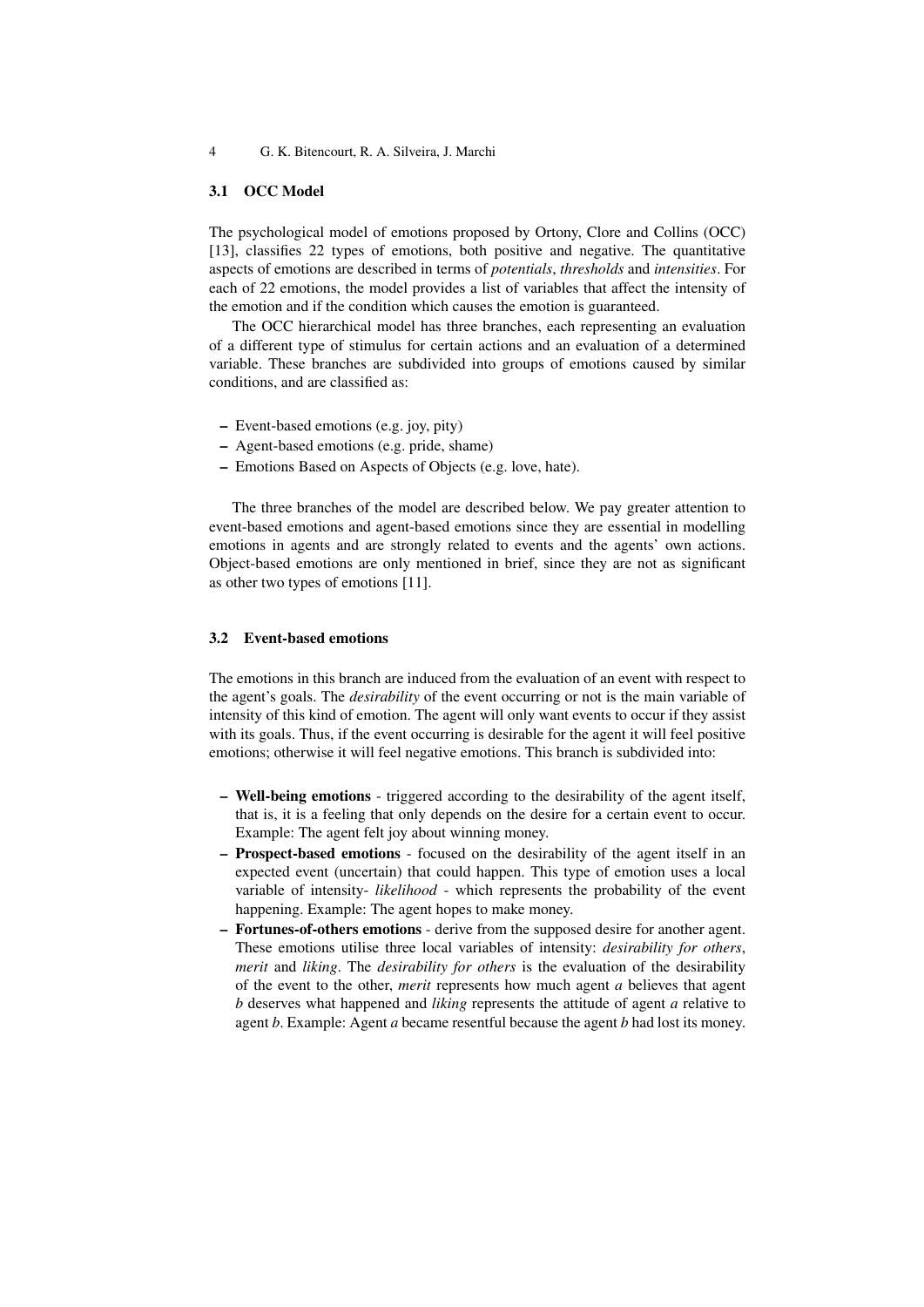#### 3.3 Agent-based emotions

These emotions are based on the judgment of the praiseworthiness of an action in relation to 'moral standards': that is, an action is praiseworthy when it follows the standards. The emotions of this group refer to both the agent's own action and the action of another agent.

– Attribution emotions - focused on the approval of the action of an agent. In this type of action there are two local variables of intensity, *strength of unit* and *expectation deviation*. The first applies the agent's own emotions to represent the degree to which the agent identifies with the author of the action. The second is the degree to which the action performed differs from what is normally expected, according to the social role. Example: The agent felt ashamed about stealing money.

#### 3.4 Emotions Based on Aspects of Objects

The last brach considers mainly emotions related by the **attraction** that an agent feels by something or someone. This kind of emotion has only one local variable of intensity: *familiarity*. According to the OCC model, the more familiar a pleasing object is to the agent, the more the agent will love it, and in turn the more familiar is an unpleasant object, the more the agent will hate it. Example: Agent *a* loves agent *b*.

Additionally, some of these branches can be combined to form a group composed of emotions, based on the result of events and actions. Well-being emotions and attraction emotions can be combined, resulting in complex emotions. Example: Agent *a* felt gratitude to agent *b* because it returned its lost money.

#### 3.5 Emotion Models for Agents

In Artificial Intelligence research, emotions have begun to receive more attention, and are more prominent in interactions between humans and machines focusing on expressing or feeling emotions. Recent works investigate the reasoning of common sense, but research on the application of emotions by decision making in agents is still very limited. The complexity of modelling the emotional behaviour of the human being in artificial agent is yet the biggest barrier [15]. To overcome this limitation, some researchers have worked on the development of logical structures for formal specification of emotions [10–12, 16–18].

In the great majority of these works, emotions are modeled in a qualitative way; however, some authors suggest a quantitative approach to emotions, that is, through the assignment of numerical values to emotions' intensity, e.g.,[19].

In this paper, we consider the introduction of numerical values representing the intensity of the emotions in the Regret Model. Despite of its qualitative nature, emotions are mapped to quantitative values that will compose the trust and reputation calculi. In the next section we present the Steunebrink's model that will be the basis for the TrustE model.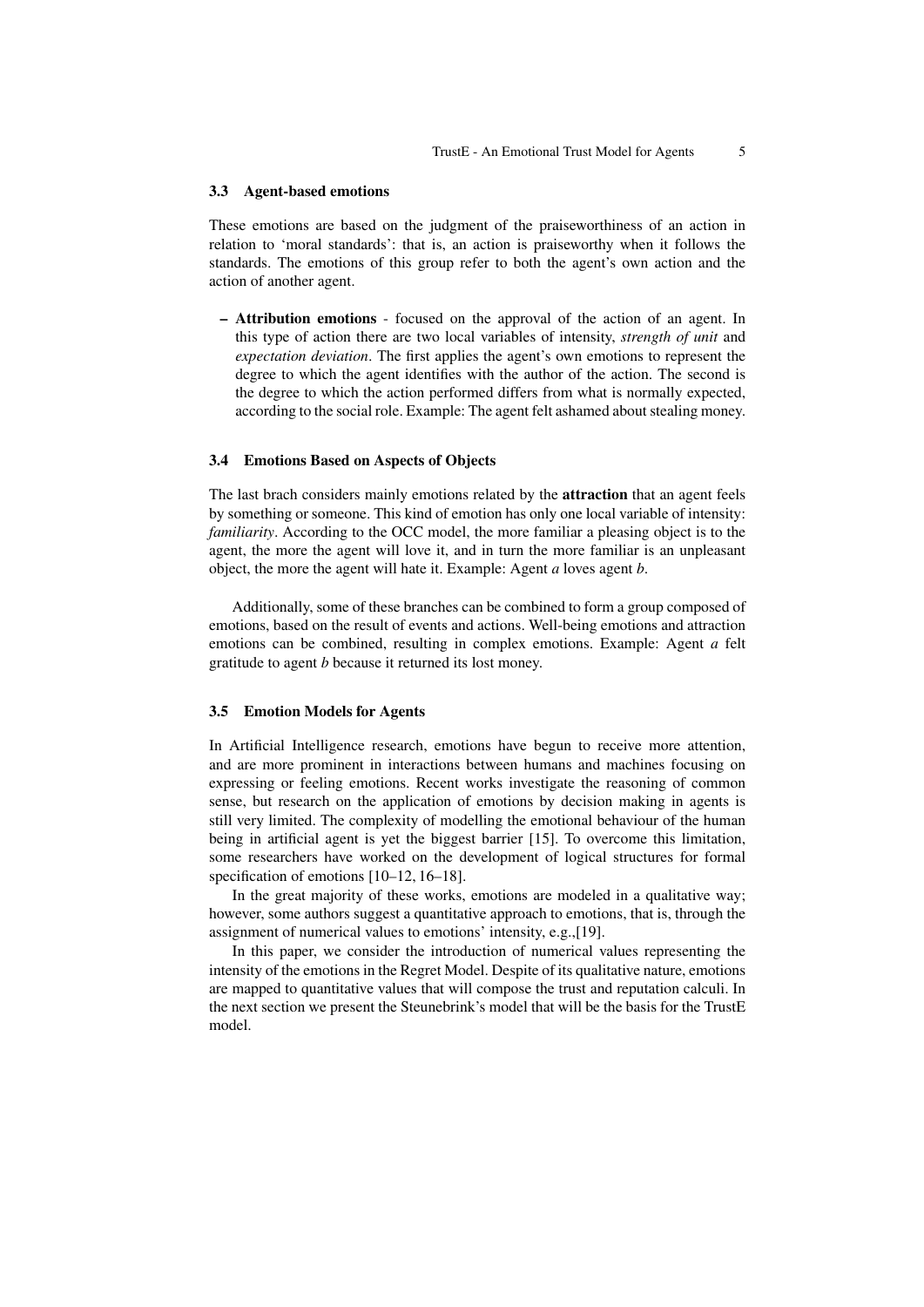

Fig. 1. Hierarchy based on inheritance of emotions from Steunebrink et al [14]

### 3.6 Steunebrink's Model

In order to formalise the 22 types of emotions present in the OCC model, Steunebrink at al. [14, 19] started by identifying ambiguities in the logical structure. These ambiguities were removed and some changes were consequently made to obtain a computational framework to emotion. This framework is based on inheritance and is present in Figure 1.

One of the major changes in the structure of the OCC model was the hierarchy had an explicit inheritance, with labels at each point of the hierarchy and each child node was a superset of its parent nodes. From this new structure were created new specifications of types of emotions. Analyzing the model hierarchy, we note that the feelings of begin pleased and displeased, approving, disapproving, liking and disliking are the basis for all other emotions.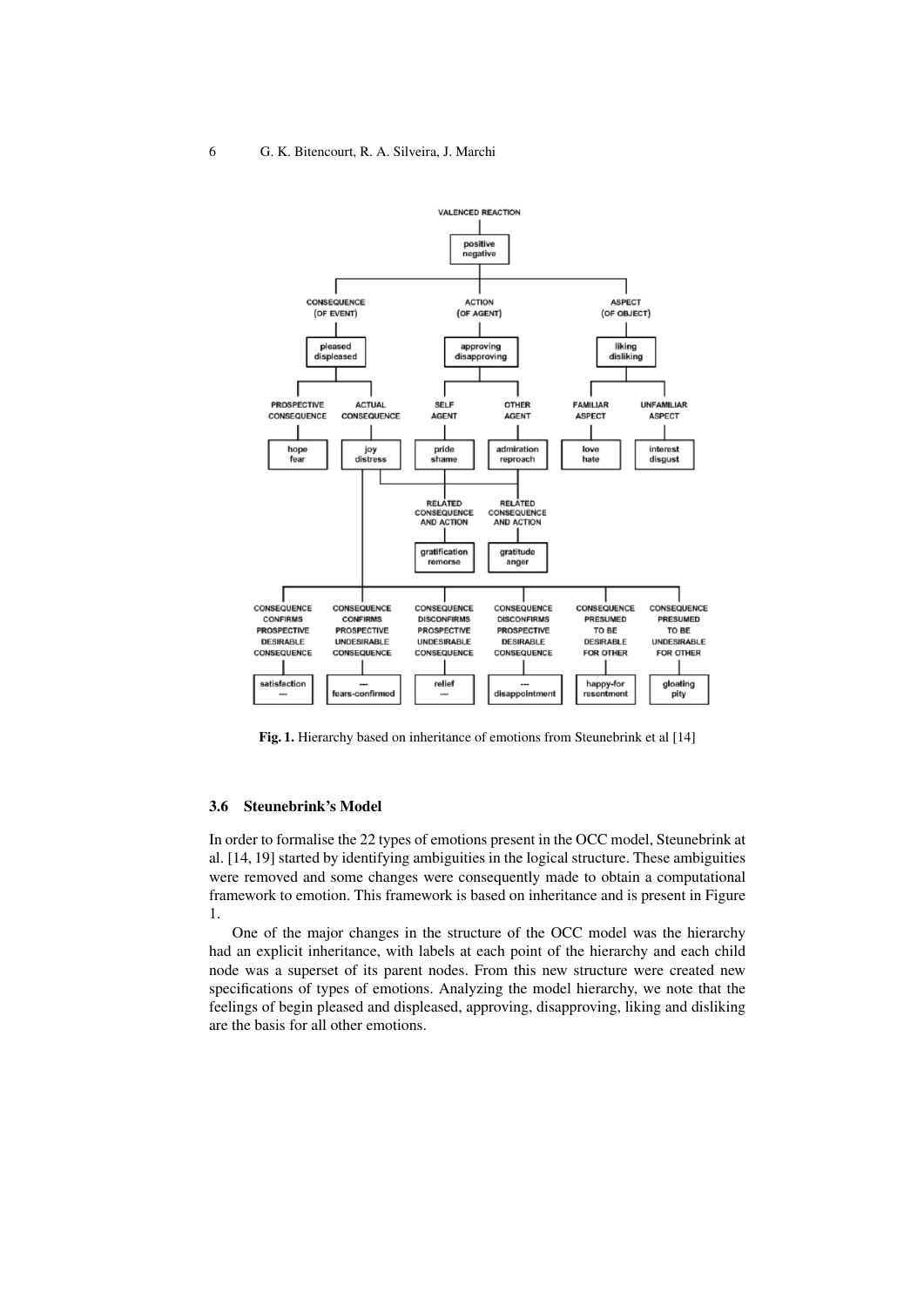#### 3.7 Emotions Intensity

The intensity of an emotion is defined by subtracting the *threshold* of its *potentiality*. The *threshold* refers to the minimum value needed for the emotion to have some intensity and therefore interfere with an agent's behaviour. In turn, the *potentiality* of an emotion depends on the list of variables which affect it. The larger the *potentiality* of the emotion, the greater the chances of it occurring.

The OCC model does not specify how to calculate the *thresholds* of emotions, but it is believed that they depend on global variables indicating the mood of the agent [19]. For example, if an agent is in a cheerful mood, the thresholds of negative emotions increase, causing a decrease in the intensity of this emotions. When the necessary condition to trigger an emotion is present, but its *potentiality* is below its *threshold*, an agent can recognize that the emotion was triggered but it will have no affect: for example, 'the mood of the seller agent was so good that even though it sold a shoddy product, it was not affected by shame'.

The *intensity* of an emotion is calculated from the *intensity function*, which is composed of *function potentiality* and *function threshold*. The way these functions are calculated is application-dependent; however, in general, the *intensity function* can be expressed as:

$$
I(P(E), L(E), t) \to \mathbb{R}^+ \tag{5}
$$

where  $P(E)$  is the *function potentiality* of emotion  $E, L(E)$  is the *function threshold* and  $t$  is the current time. As a result, the function returns a positive real, including  $0$  (zero), representing quantitatively the intensity of the emotion. Section 4.2 presents how these values could be calculated in the TrustE model.

## 4 TrustE Model

The TrustE model proposed in this work adds emotions to calculation of trust and reputation for agents. All models found in the literature make use of algebraic analysis to determine the act of trust, which makes such models essentially mathematical and disconnected from the agent's history. The proposed TrustE model permeates the trust model with estimates derived from symbolic reasoning, making the act of trust more dynamic and dependent on the agent's history.

The incorporation of emotions in trust models can be done in several ways; however, we chose to incorporate emotional factors in the Regret model (section 2.1), once (i) this model mixes both Individual Reputation and Social Reputation to obtain a final measure of trust; and (ii) this model uses weights noted by  $\xi$  and  $\omega$  (see equations 1 -4) that are defined by the programmer and are application dependent. These values are good candidates to represent *emotions' intensities* of the agent, going to be updated in run time.

By its nature, the process of trust should result in a numerical value. Therefore, emotions intensities are aggregated to the model as numerical values representing the strength of emotions at a given time *t*. This allows the model to accept each of the 22 existing emotions in OCC model (section 3.1), requiring only the qualitative and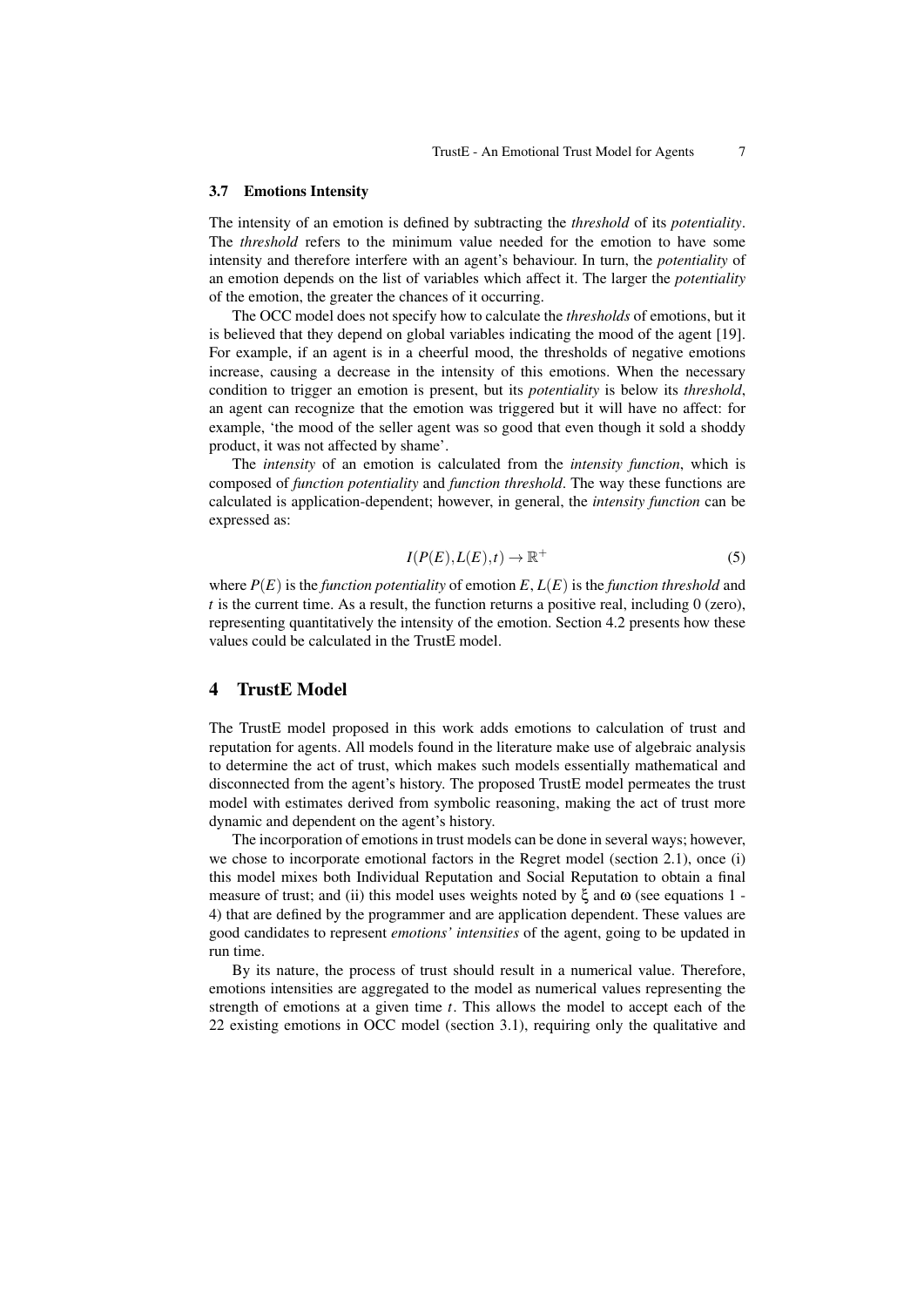quantitative aspects of each of the emotions to be modelled. The qualitative aspects can follow the same ideas as the models proposed by  $[10-12, 16-18]$  or be adapted according to the needs of each system. Quantitative aspects are obtained from each emotion, which is calculated from an *intensity function* (see equation 5), and can follow the concept presented in [19] or be reformulated according to the application's needs. This flexibility is a key feature of the proposed model.

Figure 2 shows the TrustE Model. Two blocks compose the coalition between trust and emotions. The *trust model* (*TM*) is responsible for calculating the Individual Reputation (*IR*) and Social Reputation (*SR*), which together will result in the trust final value (TV). The *emotions model* (*EM*) contains the emotion's intensity functions, denoted by *I*(*E*), and agents' emotion memory (*AEM*). Each agent has its own *AEM* where all current emotion intensities of the agent are stored.



Fig. 2. The TrustE Model

As presented in section 2.1, the Regret model has four values which form the final trust, represented in Figure 2 by  $R_{a\to b}$ ,  $R_{a\to B}$ ,  $R_{A\to b}$  and  $R_{A\to B}$ . The first weight used in the calculation of *RI*, i.e. $R_{a\rightarrow b}$ , is the same as that used in Regret, which assigns higher values to the ratings given recently by trustor agent. Already the first weights in *SR R<sub>a→</sub>B*,  $R_{A\rightarrow B}$  and  $R_{A\rightarrow B}$ , are calculated from the *Intensity of Emotions triggered by Actions* (*IEA*). This group of emotions involve the emotions that are based on the judgment of an action's praiseworthiness, i.e, *agent-based emotions* in OCC model. So it is possible that each agent can evaluate the other taking into account the emotions related to each of them. After calculation of these four *R* values, they are combined to form the *Trust Value* (*TV*). The weights used in this part of the computation take into account the *Intensity of Emotions triggered by Events* (*IEE*), that are related with the evaluation of an event with respect to the agent's goals, i.e. *event-based emotions* in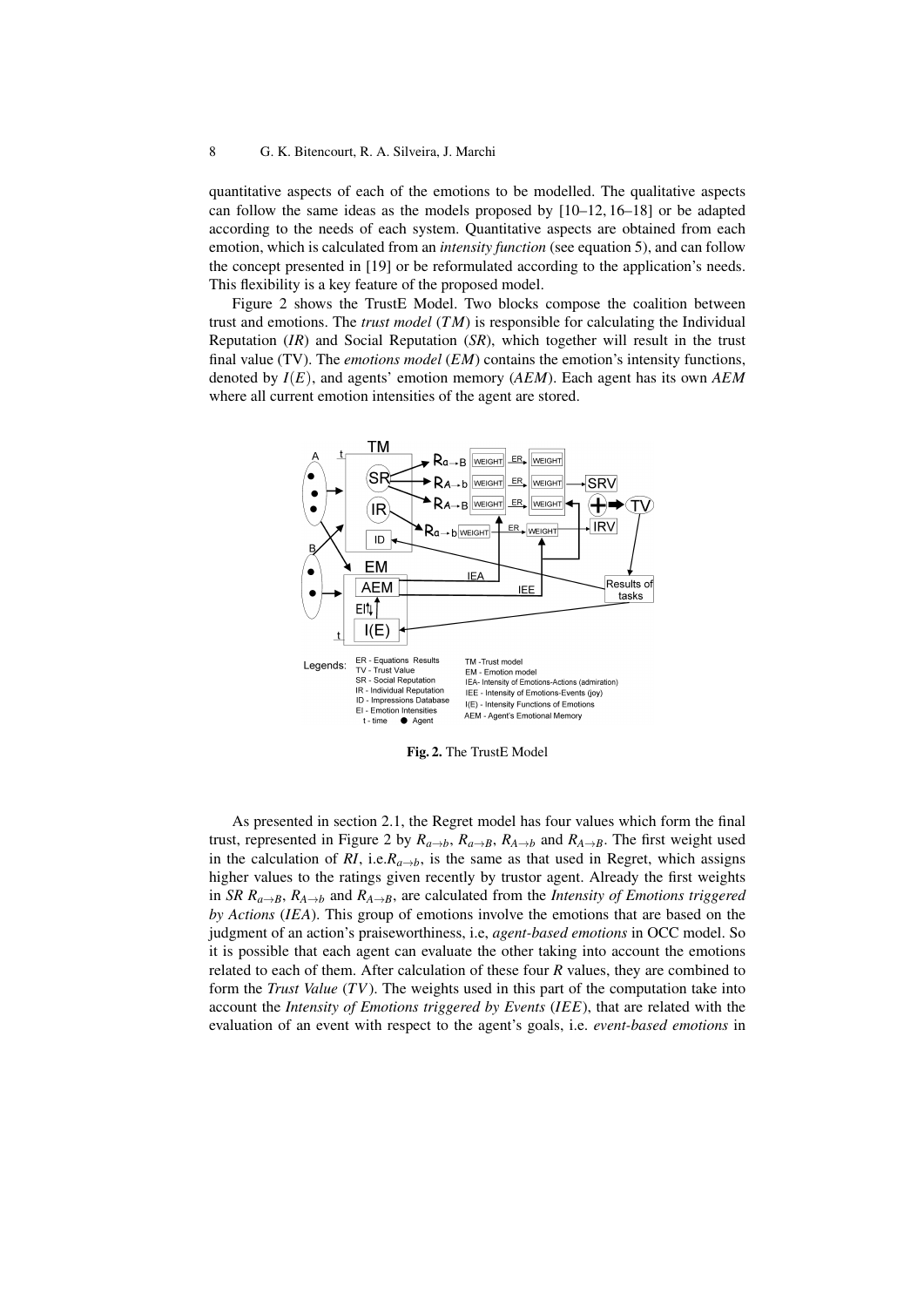OCC model. This group of emotions is not directly related to any specific agent but are the events that change the emotional state of the agent.

#### 4.1 Formalisation of Emotions

As introduced above, emotions in the TrustE model are divided in two groups: *Emotions triggered by Events* and *Emotions triggered by Actions*. For each one of these groups we choose a set of four kinds of emotions from the OCC model. They are:

- Emotions triggered by Events: *hope*, *fear*, *joy* and *distress*.
- Emotions triggered by Actions: *pride*, *shame*, *admiration* and *reproach*.

The formal modelling of these emotions has been simplified to suit the model and makes calculating of the *intensity* of each of these emotions easy. The following will be presented qualitative formalisation of these emotions taking into account certain adjustments made in OCC model 3.6. Let *a* and *b* be agents, *X* an event, *Y* an action, *positive* a positive reaction in relation to something, and *negative* a negative reaction in relation to something.

- $-$  *Action<sub>a</sub>*(*Y*): an action *Y* performed by *a*.
- *Prospective*(*X*): an event *X* which is prospective.
- $-$  *Actual*(*X*): an event *X* which is actual.
- $Pleased_a(X)$ : *a* is *positive* about a consequence of *X*.
- $Displaced_a(X)$ : *a* is *negative* about a consequence of *X*.
- *Approvinga*(*Y*): *a* is *positive* about an action *Y* of some agent.
- *Disapprovinga*(*Y*): *a* is *negative* about an action *Y* of some agent.

Emotions triggered by Events These emotions are felt by the agents depending on the occurrence of a certain event and are independent of the actions of other agents. For this reason they were introduced in the TrustE model (see Figure 2) from the functions' values *IEE*.

The emotions in this set are defined as (where the syntax has the usual meaning):

$$
Hope_a(X) \leftrightarrow Please da(X) \land Prospective(X)
$$
 (6)

An agent feels hope if it is pleased about the expected event. Example: *The agent expects that the product purchased will be of good quality*.

$$
Fear_a(X) \leftrightarrow Displeased_a(X) \land Prospective(X)
$$
 (7)

An agent feels fear if it is displeased about an expected event. Example: *The agent was afraid of not receiving the purchased product*.

$$
Joy_a(X) \leftrightarrow Please da(X) \land Actual(X)
$$
 (8)

An agent feels joy when it is pleased about an actual event. Example: *The agent was happy to have received the product before the stipulated time*.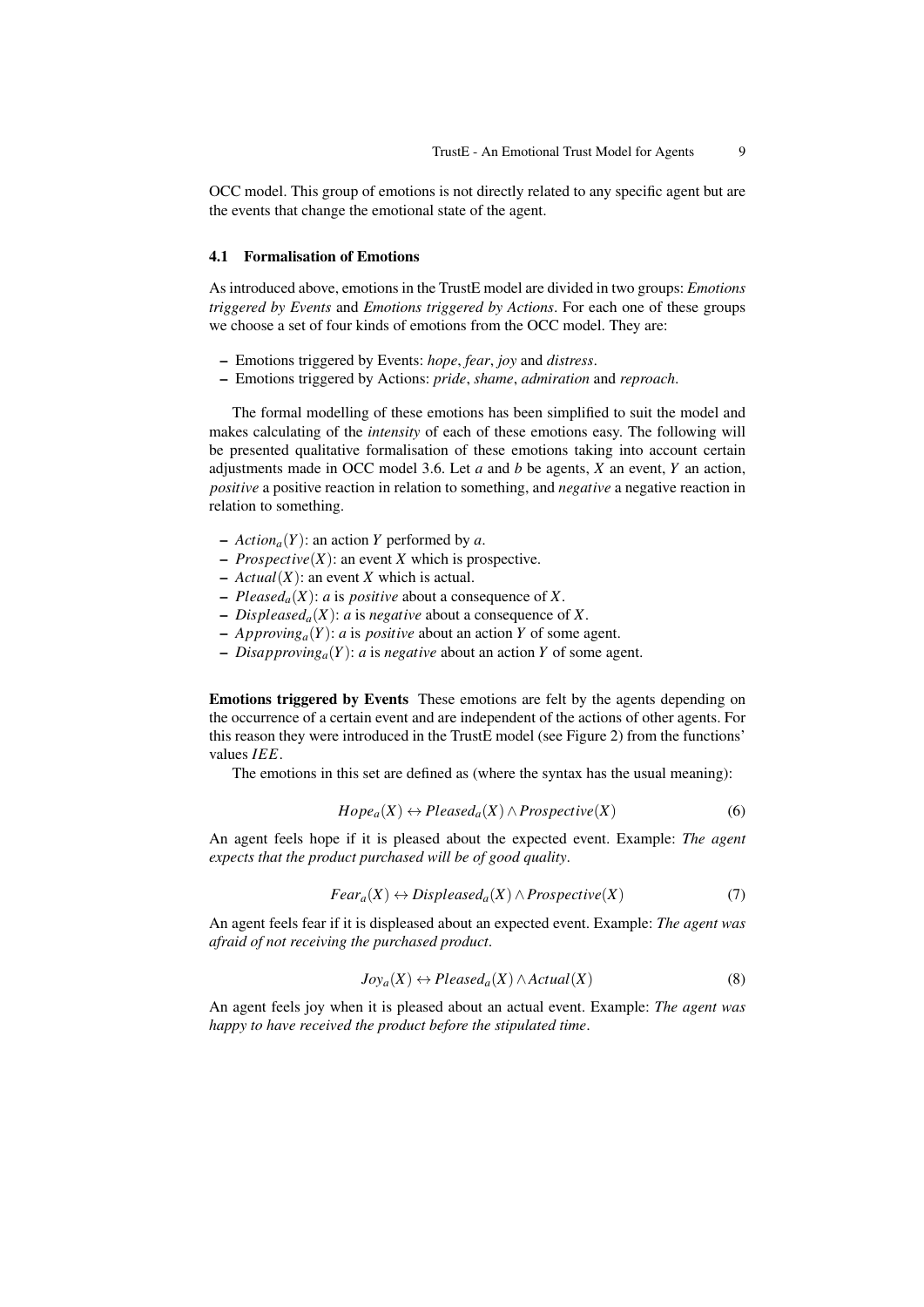$$
Distress_a(X) \leftrightarrow Displeased_a(X) \land Actual(X)
$$
 (9)

An agent feels distress when it is displeased about an actual event. Example: *The agent was distressed by the poor quality of the product received*.

Emotions triggered by Actions These emotions are felt by agents as a result of actions taken by other agents. For this reason they were introduced in the TrustE model (see Figure 2) from the functions' values *IEA*.

The emotions in this set are defined as:

$$
Pride_a(Y, a) \leftrightarrow Approxing_a(Y) \land Action_a(Y)
$$
 (10)

An agent feels pride if it approves of its own action. Example: *The agent was proud of having sold a high-quality product*.

$$
Shame_a(Y, a) \leftrightarrow Disapproxing_a(Y) \land Action_a(Y) \tag{11}
$$

An agent feels shame if it disapproves of its own action. Example: *The agent felt ashamed of having delivered the product late*.

$$
Admitation_{a}(Y,b) \leftrightarrow Approxing_{a}(Y) \wedge Action_{b}(Y)
$$
 (12)

An agent feels admiration towards another agent if it approves of this agent's action. Example: *The agent was stuck by the honesty of the seller*.

$$
Reproach_a(Y, b) \leftrightarrow Disapproving_a(Y) \land Action_b(Y)
$$
 (13)

An agent feels reproach towards another agent if it disapproves of this agent's action. Example: *The agent deplored the fact that the seller agent did not answer your questions*.

The following section explains the *intensity function* used in the TrustE model.

## 4.2 Emotion Intensity in TrustE

To model the emotion intensities in TrustE, we chose a simple and effective equation as follows:

$$
I_a(E,t) = max(0, P_a(E,t) - L_a(E,t))
$$
\n(14)

Where  $I_a(E, t)$  is the *intensity function* of emotion *E* of the agent *a* at time *t*; *E* could be one of the eight emotions as presented before (however any of the 22 emotions of the OCC model could be used);  $P_a(E,t)$  is the *potentiality* of  $E$ ;  $L_a(E,t)$  the *thresholds* of *E* and *t* the current time.

The value of intensity of emotions triggered by events of agent *a* at the current time will be denoted by  $I_a(E)$  and the value of intensity of emotions triggered by actions of agent *a* in relation to agent *b* will be denoted by  $I_a(E_b)$ .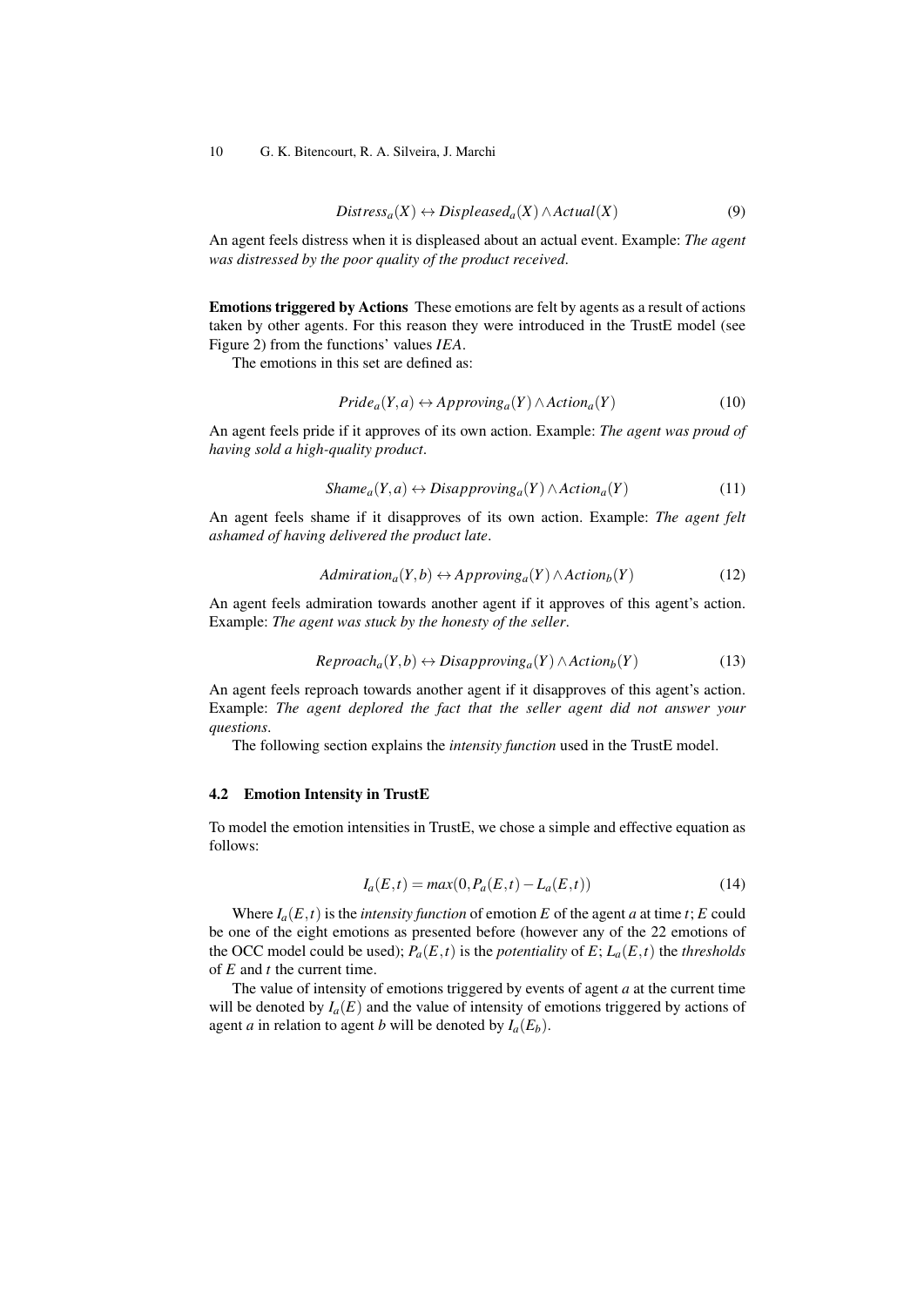The values of  $P_a(E,t)$  and  $L_a(E,t)$  are recalculated each time *E* is triggered again, so these values does not persist over time. The value of  $I_a(E,t)$  persists over time and tends to decrease over it, until to stabilise in the default value. To support the temporality of the value of  $I_a(E,t)$ , each agent must have a memory (*AEM*) that stores the values of each of the emotions felt by it.

The *function potentiality*  $P_a(E,t)$  is calculated using the formula:

$$
P_a(E,t) = \frac{\sum_{i=1}^{N} VI_i}{N}
$$
\n(15)

where  $VI \in [0, 1]$  are the values of the variables that affect the *intensity* of emotion E and *N* is the number of variables.

To fit the model we assigned the function  $L_a(E,t)$  values in the range [0,1] representing the 'emotional profile' of agent *a*. Agents in a 'cheerful mood' have a lower *threshold* value for positive emotions and a higher one for negative emotions, and an agent in a 'bad mood' will have a higher value for positive emotions and a lower one for negative emotions. Thus, an agent in a 'cheerful mood' will feel positive emotions with greater ease than an agent in a 'bad mood'.

Since the values of  $P_a(E,t)$  and  $L_a(E,t)$  are in the range [0,1], the function  $I_a(E,t)$ also has values in the range [0,1].

#### 4.3 Conceptual View

Figure 3 shows a conceptual view of TrustE model where the flow of actions of agents is presented. To explain the model let us create a scenario in which agent *a* wants to buy a good quality (*A*) product from agent *b*, taking into account the characteristics presented in Table 1. To simplify the example, the values of *threshold* and *potentiality* are fixed.

| Characteristics             |                  | Agent a Agent b |
|-----------------------------|------------------|-----------------|
| mood                        | bad              | cheerful        |
| time t                      | $\theta$         |                 |
| potential-positive emotions | 0.5              | 0.7             |
| potential-negative emotions | 0.8              | 0.4             |
| threshold-positive emotions | 0.8              | 0.1             |
| threshold-negative emotions | 0.2              | 0.9             |
| good quality product        | $\mathsf{A}$     | A or B          |
| I(iov)                      | 0.5              | 0.5             |
| I(reproach)                 | 0.5 <sub>b</sub> | $0.5_a$         |
| I(fear)                     | 0.5              | 0.5             |
|                             |                  |                 |

Table 1. Characteristics of agents.

Agent *a* chooses a sales agent from all existing sellers (step 1). To decide whether or not to buy the product from  $b$ , it will calculate the trust in  $b$  (step 2). If the trust value is low, *a* will look for another sales agent; if it is high, *a* will buy the product from *b* (step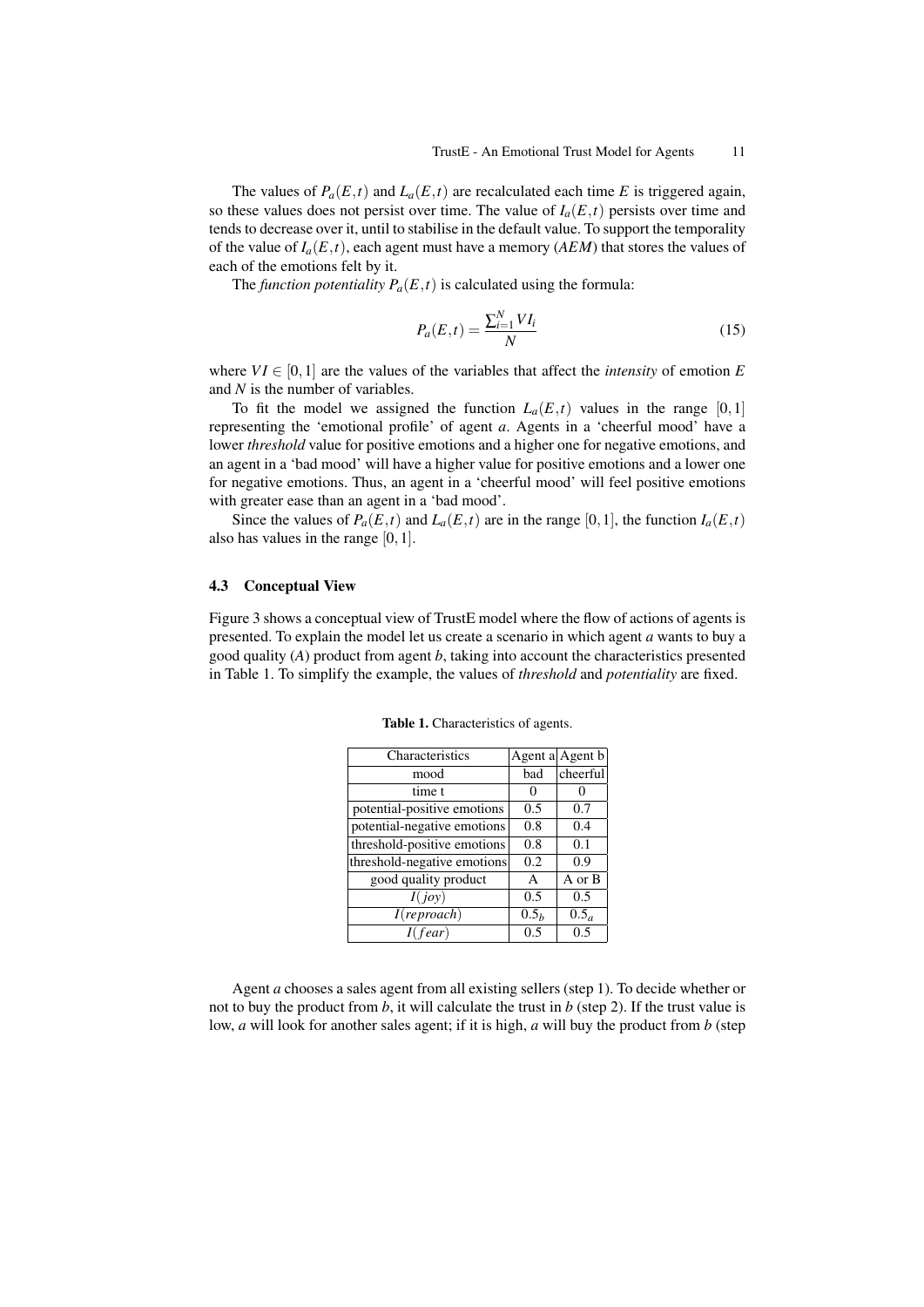

Fig. 3. TrustE conceptual view

3). Upon receiving the trust of *a*, agent *b* will increase positive emotions (step 4). For example, *b* was happy to have sold a product and felt joy. If  $I_b(jov,1) > I_b(jov,0)$  then the emotion intensity will change in agent's *AEM*. As  $I_b(jov,1) = max(0,(0.7-0.1)) =$ 0.6 e 0.6 > 0.5, the value of  $I_b(joy)$  is changed to 0.6.

After some time, *b* will deliver the product to agent *a* (step 5), and *a* in turn will evaluate the quality of the product (step 6). As agent *b* delivered a quality product *B* from the point of view of agent *a*, and *a* expected a quality product *A*, it will feel *reproach* in relation to the attitude of *b*. Now  $I_a(reproach_b, 2) = max(0, (0.8 – 0.2))$ 0.6 and  $0.6 > 0.5$  the  $I_a(reproach_b)$  is changed to 0.6 (step 7) and their evaluation with respect to *b* will be negative (step 8). If the product was quality *A*, the positive emotions (e.g. admiration) of agent *a* would increase and their evaluation with respect to *b* would be positive.

At the beginning of the transaction agent *a* could feel *fear* about not receiving the product. As soon as  $I_a(fear,1) = max(0, (0.8-0.2)) = 0.6$  and  $0.6 > 0.5$  the  $I_a(fear)$ is changed to 0.6.

When agent *a* calculated the trust in *b* (step 2), the value of *IEA* was 0.5, since  $I_a(reproach_b, 0) = 0.5$ . The value of *IEE* was the function value  $I_a(rear,0) = 0.5$ . As these values changed after the transaction with *b*, if immediately afterwards agent *a* were to purchase another product from *b*, the values of *IEA* and *IEE* would both be 0.6.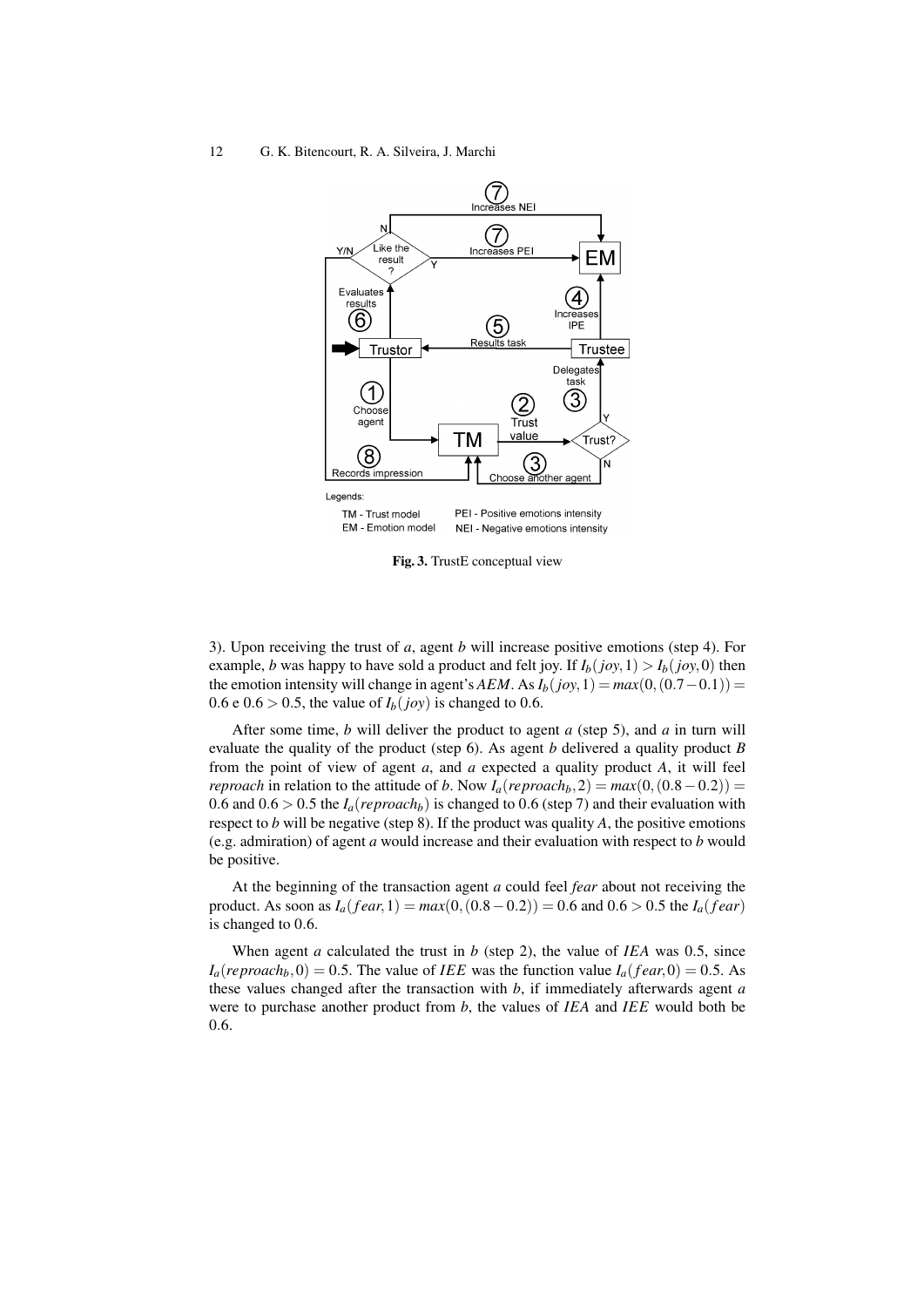## 5 Conclusions

This paper presented a preliminary proposal of a hybrid model, TrustE, which is a trust model based on the Regret model and the OCC model. TrustE considers emotions in the trust calculation. The incorporation of emotions aims to capture, in a simple way, the complexity of human reasoning. Our idea is to introduce some qualitative elements into the quantitative evaluations performed by the trust model.

We believed that the inclusion of emotions and their intensities makes the model more realistic because the decision-making process of the agent will be directly linked to its emotional state. We illustrate this process by a scenario of negotiation between agents.

Future works include the implementation and the validation of this model. We also intend to explore other possibilities to include emotions in trust/reputation models, as well as to expand the present model to include a greater number of emotions.

## References

- 1. Ostrom, E.: A behavioral approach to the rational choice theory of collective action. The American Political Science Review 92(1) (Mar 1998) 1–22
- 2. Teacy, W.T.L., Patel, J., Jennings, N.R., Luck, M.: Travos: Trust and reputation in the context of inaccurate information sources. Autonomous Agents and Multi-Agent Systems 12(2) (2006) 183–198
- 3. Sabater, J., Sierra, C.: Regret: Reputation in gregarious societies. In: Proceedings of the Fifth International Conference on Autonomous Agents. AGENTS '01, New York, NY, USA, ACM (2001) 194–195
- 4. Sabater, J., Sierra, C.: Review on computational trust and reputation models. Artificial Intelligence Review 24(1) (September 2005) 33–60
- 5. Huynh, T.D., Jennings, N.R., Shadbolt, N.R.: Fire: An integrated trust and reputation model for open multi-agent systems. In: In Proceedings of the 16th European Conference on Artificial Intelligence (ECAI. (2004) 18–22
- 6. Lu, G., Lu, J., Yao, S., Yip, Y.J.: A review on computational trust models for multi-agent systems. The Open Information Science Journal (2009)
- 7. Marsh, S.: Formalising Trust as a Computational Concept. PhD thesis, Department of Mathematics and Computer Science, University of Stirling (1994)
- 8. Zacharia, G., Moukas, A., Maes, P.: Collaborative reputation mechanisms for electronic marketplaces. Decision Support Systems (2000)
- 9. Yu, B., Singh, M.: Searching social networks. In: Proceedings of the Second International Joint Conference on Autonomous Agents and Multiagent Systems, ACM (2003)
- 10. Lorini, E.: Agents with emotions: a logical perspective. ALP Newsletter (2008)
- 11. Adam, C., Gaudou, B., Herzig, A., Longin, D.: OCC's emotions: a formalization in a BDI logic. Artificial Intelligence: Methodology, Systems, and Applications (2006)
- 12. Steunebrink, B.R., Dastani, M., Meyer, J.J.C.: A logic of emotions for intelligent agents. In: Proceedings of the National Conference on Artificial Intelligence. (2007)
- 13. Ortony, A., Clore, G., Collins, A.: The cognitive structure of emotions. Cambridge university press (1990)
- 14. Steunebrink, B.R., Dastani, M., Meyer, J.J.C.: The occ model revisited. In: Proceedings of the 4th Workshop on Emotion and Computing. (2009)